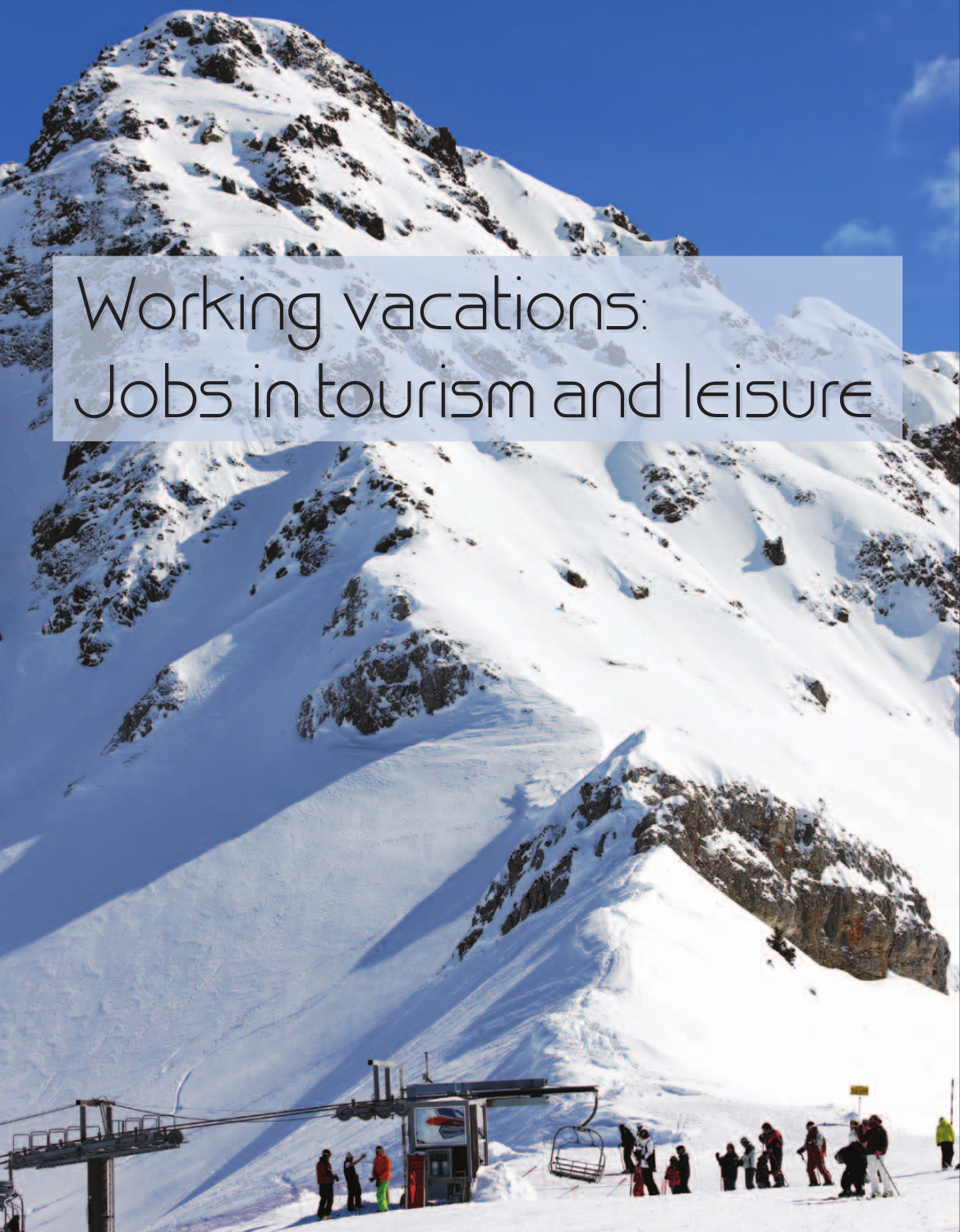Solve Rosenhauch knows how to have<br>fun. As a resort activities director,<br>it's his job to keep guests entertained.<br>"On a given day I might be setting up anyfun. As a resort activities director, it's his job to keep guests entertained. "On a given day, I might be setting up anything from bingo night to s'more-making to paddle boats."

Vacation jobs, like Rosenhauch's, often mix work and play. And for some, the job is their ticket to career happiness.

Keep reading to learn more. The article's first section describes four selected vacation jobs. The second section helps you decide if a vacation career is a good fit for you. A third section explains how to find and get these jobs. Sources of information are at the end.

## **Vacation jobs**

Vacation-related jobs are as varied as types of vacations themselves. Many vacation jobs are associated with travel, lodging, food, entertainment, or leisure.

Flight attendants, bus drivers, and other transportation workers help people get to their destinations. Travel agents arrange vacations. Bellhops, front desk personnel, housekeeping staff, and others provide accommodations in resorts, hotels, and other lodging places. Landscaping and groundskeeping workers create and maintain idyllic outdoor settings. And cooks, servers, and bartenders, are among the food service workers providing vacationers with food and drink.

Together, these occupations provide many opportunities—and many have few requirements for workers who are new to the jobs.

In certain settings, almost any occupation can be a vacation job. For example, electricians are needed aboard cruise ships to ensure that the boat's electrical system works. Retail workers sell souvenirs to tourists. And accountants help resorts balance their books.

However, some occupations focus primarily on vacations. This section takes a closer look at four jobs specific to entertainment and leisure: cruise ship musician, destination marketing manager, resort activities director, and river rafting guide. Workers in each of these occupations help vacationers enjoy their

leisure time. And see the box on page 5 for a brief description of work in the relatively new, but increasingly common, field of sustainable tourism.

#### **Cruise ship musician**

People who are on vacation like to be entertained. That's why cruise ships offer musical entertainment ranging from Broadway productions to top-40 bands. And many types of musicians provide this entertainment.

Most cruise ships have an orchestra or show band, as well as a variety of other group performers or soloists, such as piano bar entertainers and lounge musicians. Ships typically have several lounges, each featuring a different type of music. One lounge may feature a classical string quartet; another may offer the syncopated sounds of a jazz trio.

"There are so many different music positions on board ships," says Dave Hahn, a keyboardist who has had several cruise ship jobs. His first job was in the show band, where he performed at welcome receptions and as the backup for all main stage performances.

In his position, Hahn would work about 10 to 20 hours a week, mostly in the evenings. "We would do about four or five sets a night, six nights a week," he says. Many of the musical offerings aboard cruise ships are at night, but when the ship is at sea, musicians sometimes play during the day. Musicians also attend rehearsals, although they should be ready to play with little preparation.

Cruise ship musicians often have other responsibilities besides practicing and performing. "When you're not playing your instrument, you're like a crew member," says Hahn. This means that musicians are required to take part in the regular safety drills required of crew members, such as lifeboat drills. It can also mean living in crew quarters, often with a roommate.

Musician jobs vary considerably. In his second job on a ship, Hahn was hired as a guest performer. "I was kind of like a performing passenger," says Hahn. He performed about 5 hours a week, stayed in a passenger cabin, and didn't participate in safety drills.

Elka Maria Torpey

*Elka Maria Torpey is an economist in the Office of Occupational Statistics and Employment Projections, BLS. She can be reached at (202) 691-5719 or at*  torpey.elka@bls. gov*.*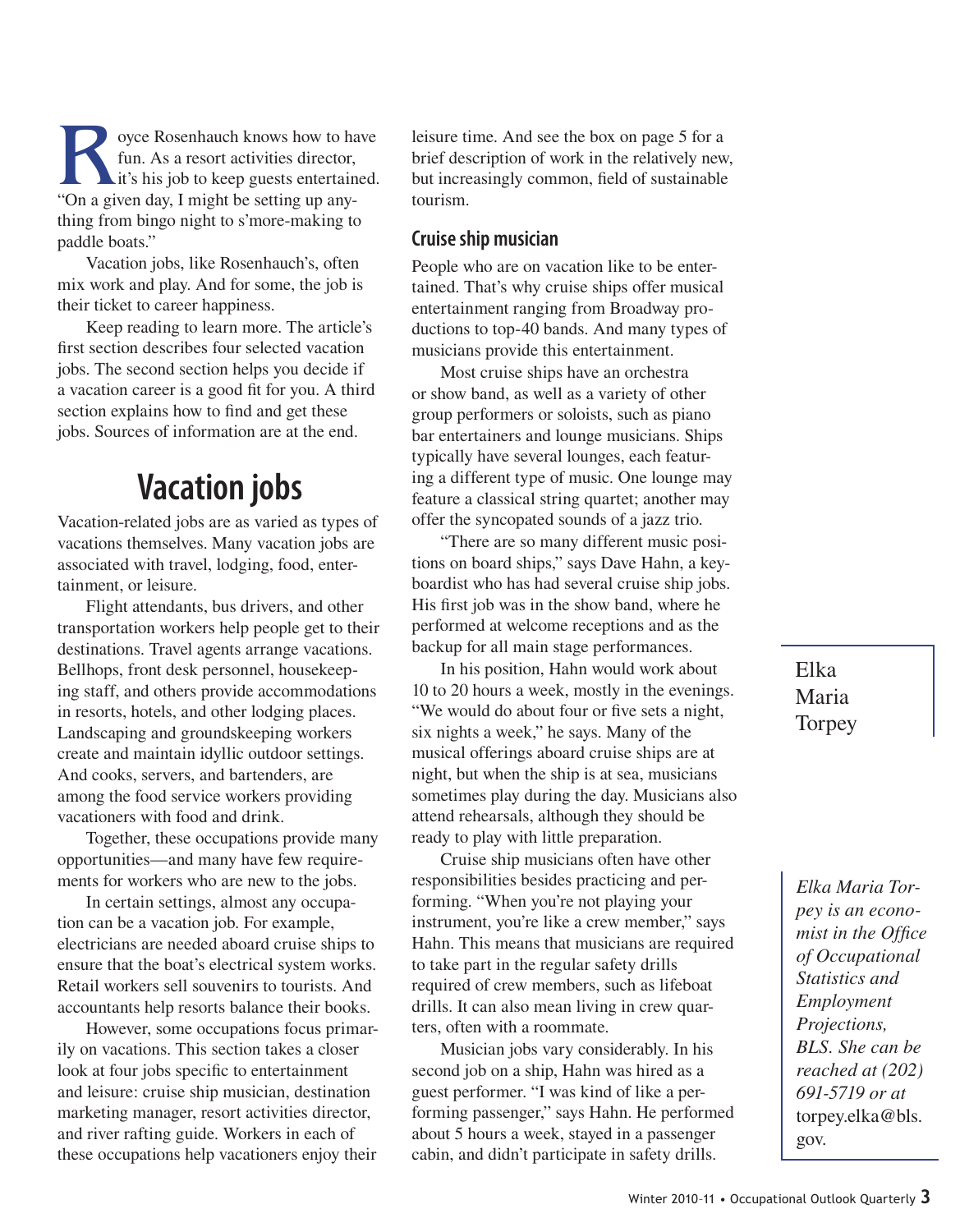Cruise line musicians usually work under a contract, which stipulates the duration of the job, pay, and other benefits. Most contracts last between 3 and 6 months. Many musicians are on cruise lines for a limited time. "People tend to work between 6 months and 3 years," says Hahn, "although there are a few lifers."

The fact that musicians must live aboard the ship is one reason why careers are short. "You don't ever leave work. You're always there," says Hahn. Cruise ships also have rigid rules and regulations. That's something musicians don't encounter in other jobs, and some feel inhibited by the lack of freedom. "Cruise ship musicians often have problems with the structure," says Hahn. And although constant travel can be great in the short term, many prefer more stability in the long term.

But these musicians also have a lot of free time, especially when the ship is in port. During this time, they are free to leave the ship and enjoy the locale. "The ships follow beautiful places and beautiful weather," says Hahn. "Every day we'd go to some gorgeous place."



*Employment and wages.* In May 2009, there were 47,260 musicians and singers employed in the United States, according to the U.S. Bureau of Labor Statistics (BLS). A small percentage of these jobs were held by cruise line musicians; because many of these workers are considered to be self-employed contractors, however, their employment is not included in the data.

BLS data show that the median hourly wage of all musicians and singers was about \$22 in May 2009. (BLS does not publish annual wage data for these workers because most of them are paid an hourly rate that might not span a full year of employment.) But cruise line musician wages vary significantly. Sources suggest that wages range between \$450 and \$2,000 or more a week; health insurance coverage may also be included. Cruise line jobs have other benefits as well, such as free travel, room, and board.

*Qualifications.* Musical ability is the primary requirement for getting a job aboard a cruise ship. To secure a position, musicians must first audition. Being able to play a variety of musical styles and repertoires can improve the chances of getting a job. Employers also take into account a musician's previous performance history and related education or training.

Orchestra or show band musicians must be able to sight read music. Skilled players of the keyboard, piano, saxophone, guitar, electric bass, drum, trumpet, and trombone are in greatest demand. Big band or jazz band experience also is required for some orchestra positions. In addition, ability to improvise is beneficial.

Some cruise line musicians get their jobs directly from the cruise line, and others go through a talent agency. Agencies facilitate the hiring process, but they also take a percentage of the musicians' pay.

#### **Destination marketing manager**

In planning a vacation, or in planning what to do while on vacation, you've probably encountered the work of destination marketing managers. These workers promote vacation

*Cruise ship musicians play a variety of musical styles.*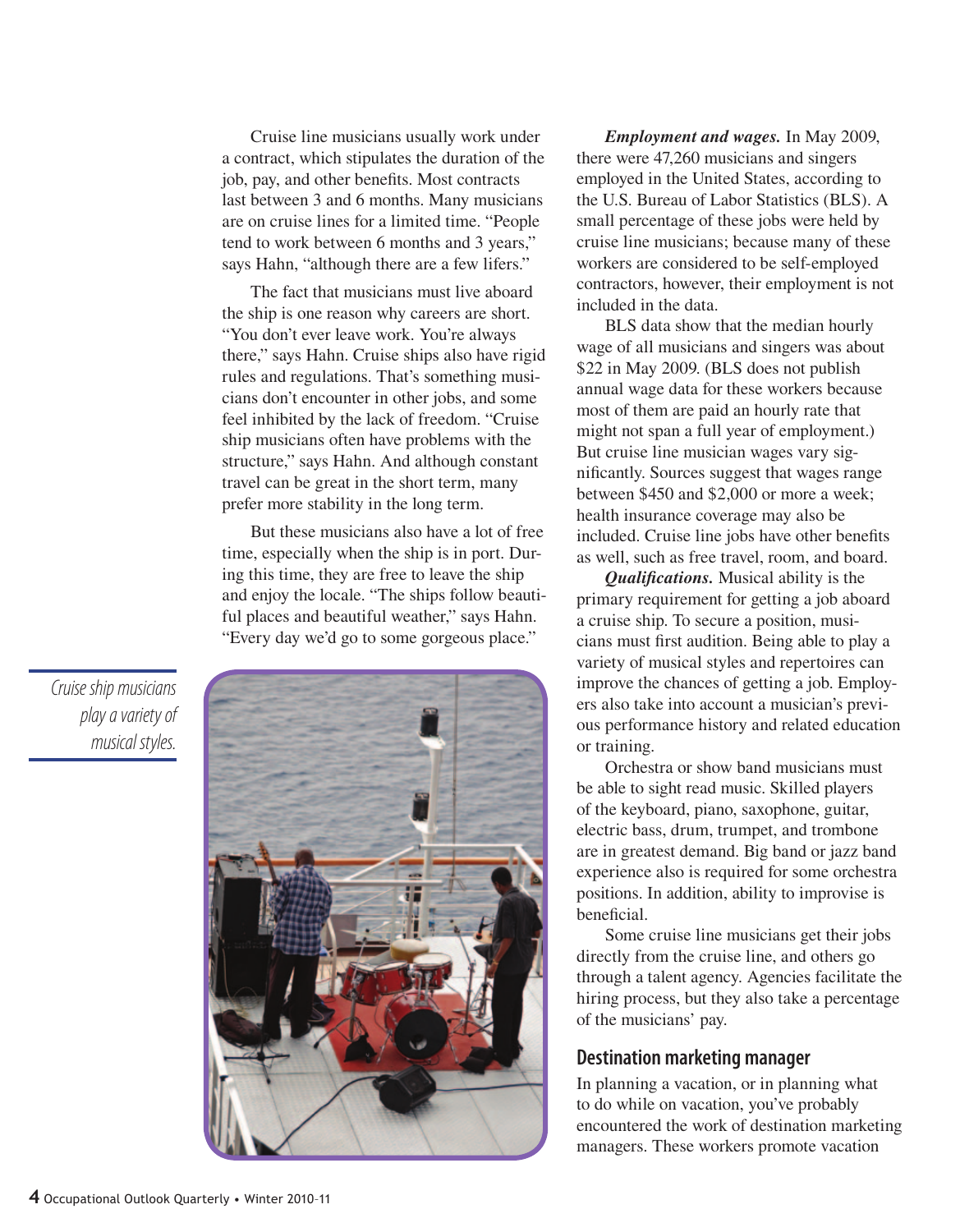## **Vacation alternatives: Sustainable tourism**

Vacation careers are directly linked to the tourism industry. A popular segment of that industry is sustainable tourism, which promotes economic development, cultural preservation, and environmentally friendly tourism in underdeveloped countries.

Cat Wood recently spent 2 years in the Dominican Republic involved in sustainable tourism. She awarded U.S. Government grant money to local community-based organizations for ecotourism projects. "Tourism is the Dominican Republic's number one export," says Wood. "But most of the tourism is in allinclusive resort towns."

Part of Wood's mission was to bring visitors to other regions of the country to diversify the economic effects of tourism while limiting environmental impact. For example, Wood helped to build cabins for visitors in a remote area near the Cordillera Central mountain range; she also oversaw installation of safety equipment at a series of waterfalls down which vacationers jump or slide.

Wood spent some of her time at a desk, but her work also presented her with



opportunities to enjoy her surroundings. "I oversaw the progress on projects," she says, "sometimes taking hikes on new trails or testing new ecotourism activities."

International development jobs abroad, such as the one Wood had, usually last only as long as it takes for the grant projects to be completed. But even in the short term, these jobs can be a great way to gain leadership and other practical experience.

"The best part was working with the rural communities. Dominicans are known for being hospitable," says Wood. "And once you get out into the countryside, the scenery is breathtaking."

spots or attractions to tourists and other visitors. They work for a variety of employers, including visitors' and convention bureaus, State tourism agencies, and marketing firms. And they have a variety of job titles, including tourism marketing managers and destination marketing coordinators.

Destination marketing managers draw people to a destination in several ways. They start by identifying possible market groups for their destination, which may include everyone from local families to international travelers. They then develop a plan to reach those groups within a specific budget, targeting them through promotional materials—such as newspaper ads, visitors' guides, and television commercials—and they often oversee the creation of these materials.

Lilly Kelly works as a destination marketing manager for the Anchorage, Alaska,

visitors' bureau. "We advertise at the local, national, and international levels to draw people to Alaska," she says. Many visitors' bureaus, including the Anchorage one, publish official guides for tourists. These guides usually include information about local restaurants and entertainment, as well as audience-specific resources, such as guides for budget-conscious travelers.

To create these materials, destination marketing managers work with advertising agencies, photographers, graphic designers, and others. Destination marketing managers also work with the local businesses that are members of the visitors' bureau and are featured in its publications.

The job tasks of a destination marketing manager vary by the size of the visitors' bureau and by individual position. Teresa Ide works for the Spokane, Washington, visitors'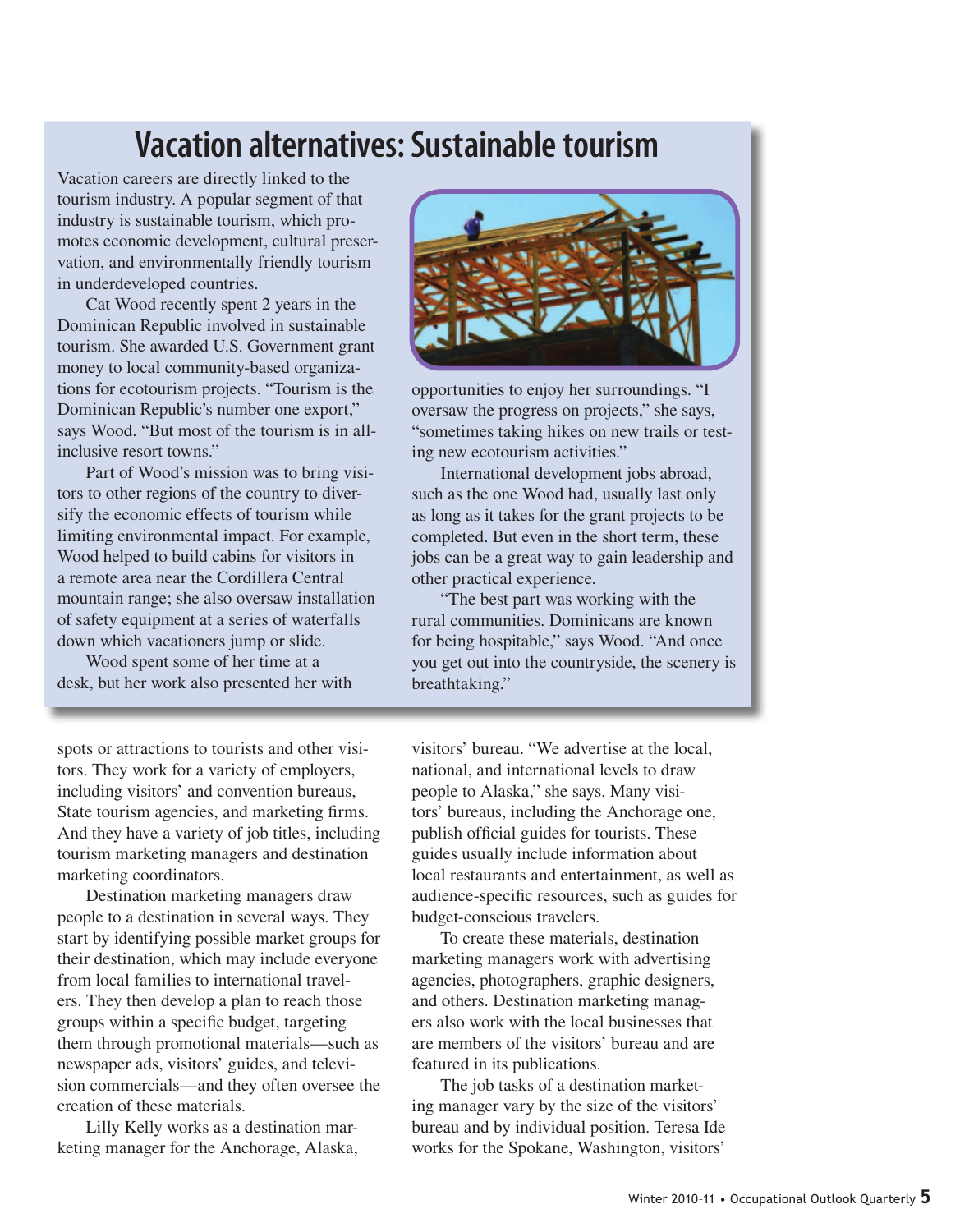*Excellent research and communication skills are important for destination marketing managers.* 



bureau. Her job involves managing social media, such as Twitter and Facebook. "I post to the Visit Spokane fan page on Facebook once or twice a day, I tweet about five times a day, and I blog for our Web page," she says in describing some of her activities.

Some of Ide's messages promote Spokane itself; others are about some of the 600 hotels, bars, and other businesses that are members of the visitors' bureau. Still others are conversational. "In a post, I might ask questions like, 'What are you doing tonight in Spokane?'" she says. Fans then reply, listing their activities, and these interactions serve as indirect advertising for the locations and attractions the marketing manager represents.

E-newsletters are another way that destination marketing managers promote their locales. "Whenever we go to trade shows or have visitors come into our visitors' information center, we have people fill out a form to get on our mailing list," says Ide. People sign up to receive emails on different topics, such as food or art, depending on their interest. An e-newsletter on the outdoors, for example, might feature short stories about picking

apples at local orchards or cross-country skiing. "It's challenging always coming up with new ideas," says Ide, "but it's fun."

Communication is a big part of destination marketing managers' job—and not just talking to others, which they do a lot. "Between the print publications, our Web site, and email, I do a lot of writing," says Kelly.

Sometimes, destination marketing managers participate in the vacation activities that they write about. "Last weekend I went to a play in Spokane, and I wrote about that in our blog," says Ide. She is occasionally invited to events, but mostly she uses personal time to visit area attractions.

The work of destination marketing managers is similar to that of other marketing managers; however, there are nuances unique to the travel and tourism industry that set it apart. One difference stems from the products being marketed: namely, a vacation destination and its numerous options for fun and leisure. "I get to write about different, exciting things," says Ide. "I'm always researching what's current and the latest fad."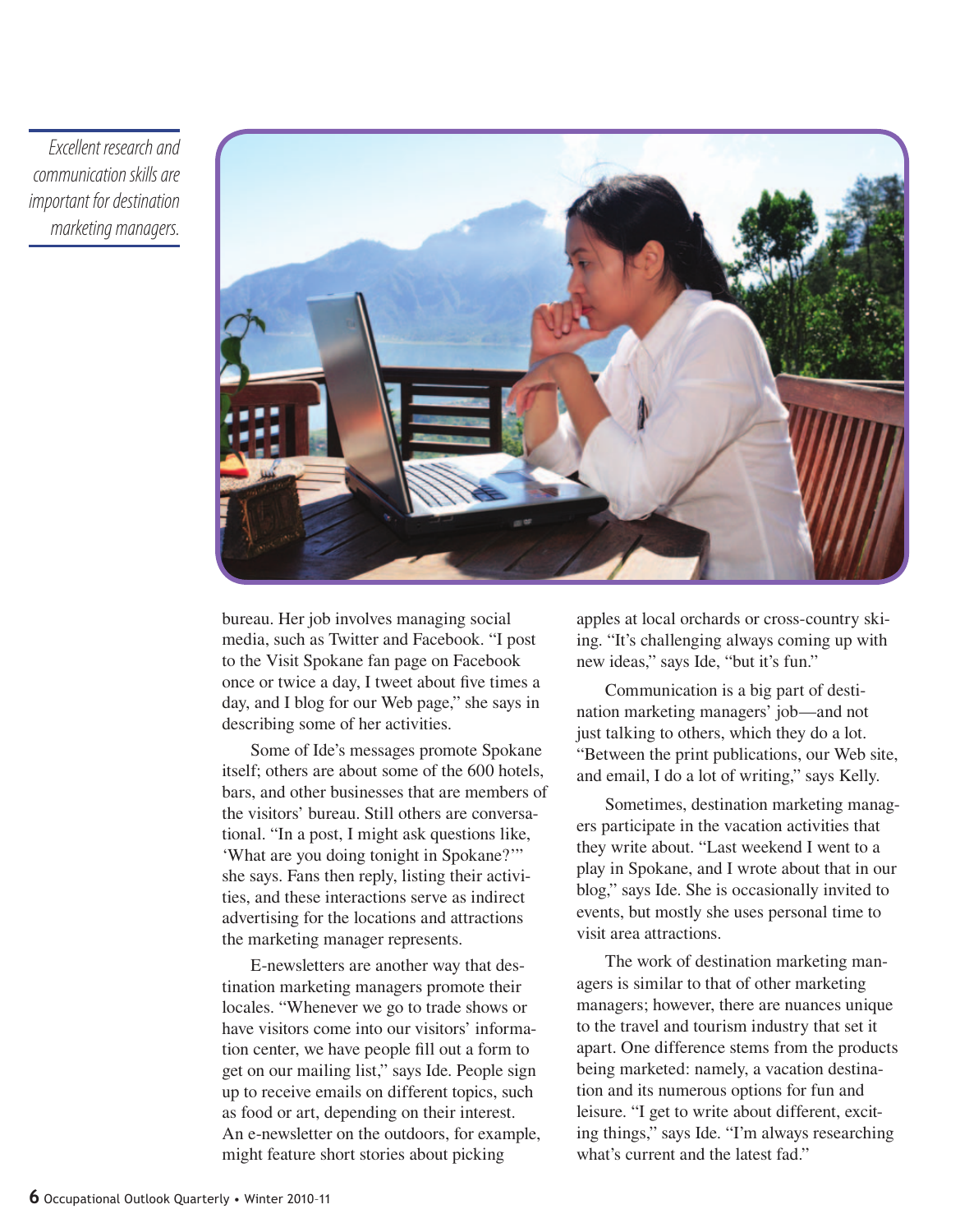*Employment and wages.* Cities and towns of all sizes have visitors' bureaus, and many of them employ destination marketing managers. In May 2009, there were 169,330 marketing managers, according to BLS. Some of these workers market tourist destinations.

Wage data from BLS show that marketing managers had a median annual wage of \$110,030, or a median hourly wage of about \$53, in May 2009, although anecdotal sources suggest that destination marketing managers may earn less than this amount.

*Qualifications.* Requirements for destination marketing managers vary, but most workers have at least a bachelor's degree. Degrees are usually in marketing, business administration, advertising, or a related subject. An emphasis in travel industry management or tourism studies, or coursework in tourism marketing, is helpful.

Hands-on experience in the tourism, hospitality, or convention industry is also important for these workers. Ide was an intern at an advertising firm that works with the Spokane visitors' bureau, for example; Kelly worked as a tour guide for the Alaska Railroad.

And destination marketing managers must be creative and work well with others, as they often complete projects as part of a team.

Some of what it takes to be successful in the field isn't related to education, experience, or skills, however. Most people in the occupation are fond of both the places they promote and the concept of these places as a destination spot. "I feel like I got the job because I love the location," says Ide. "I've lived in Spokane my whole life, so I really know the area. And I love to travel, so I know what people want to know when they travel."

#### **Resort activities director**

Vacation resorts exist nationwide, and most offer a wide range of activities for their guests to enjoy. A ski resort, for example, might offer after-ski activities such as ice skating or wine tastings. A beach resort might organize cookouts, water sports, or luaus.

The person in charge of these offerings is the resort activities director. Activities

directors either lead activities themselves or oversee the work of others who run them.

Royce Rosenhauch is an activities director at a ranch resort in Canton, Texas. There are four facets to his work. "I do activity, event, Web, and brochure development," he says. "The last two are very important because otherwise, no one knows about the first two."

Activities directors might put together a calendar of events and schedule of activities, which are usually posted on the resort's Web site. They also help to create brochures for distribution. Other promotional materials, such as newspaper or magazine advertisements, may also be created under the activities director's supervision.

When planning events, activities directors consider the interests of their clients. Some activities directors develop programs specifically for children, for example; this is true of Rosenhauch, who welcomes many guests to the resort for family reunions.

Activities directors usually offer a variety of recreational options—including some that involve less strenuous fun. "Almost anything you'd have in a physical education class can be an activity," says Rosenhauch, "but I'm working on a cooking show because some of our guests don't want to do something physical." Music and skits are among the other activities he helps to organize; sometimes, he performs in the skits himself.

Rosenhauch is especially involved in developing new ideas for activities because his resort is fairly new. Other activities directors oversee well-established or recurring programs and events. Often, these events play a larger, promotional role for the resort. Well-attended events can serve as an attraction themselves, bringing in more people and stimulating new business. Last summer, for example, Rosenhauch organized a fishing tournament, which helped draw more people to the resort.

*Employment and wages.* Many resorts hire activities directors. Other vacation-related jobs exist on cruise ships, where the person in charge of coordinating activities is often referred to as the cruise director. BLS does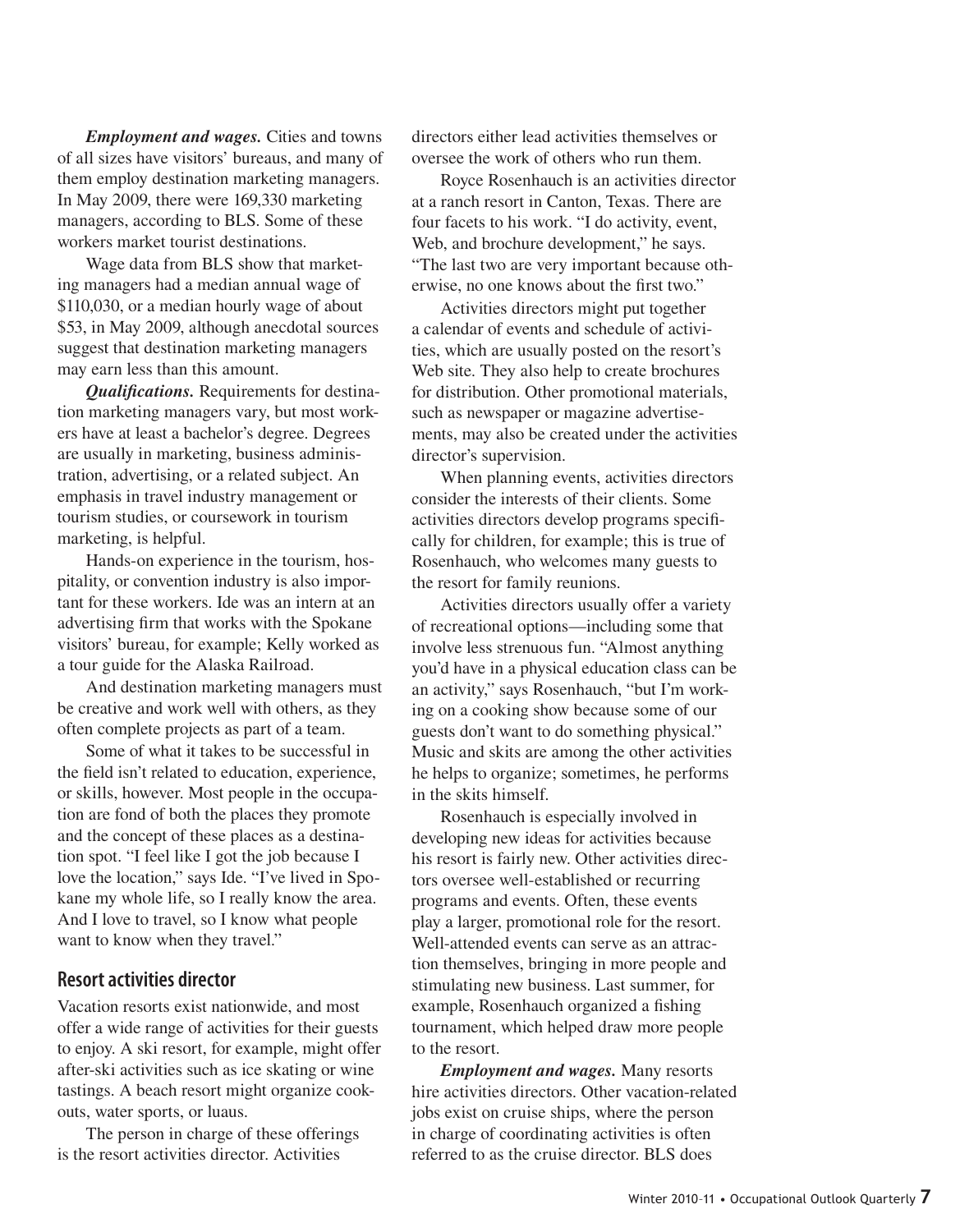not collect data specifically for resort activities directors. Their duties, however, closely match those of workers in the broader occupation of recreation worker. In May 2009, there were 286,230 recreation workers in the United States, and 8,760 workers were employed in the accommodation industry.

According to BLS, in May 2009 the median wage for recreation workers in the accommodation industry was \$22,280 a year or about \$11 an hour—somewhat less than the corresponding wage for all types of recreation workers. Activities directors, however, reportedly earn more than this amount.

*Qualifications.* Organizational ability, leadership, and communication skills are important qualifications for activities directors. And being able to assume responsibility and work well with diverse people of all ages is critical.

Computer design skills are also valued. "The more you can do with the Web and graphics, including photo and video editing, the more desirable you are to employers," says Rosenhauch.

Employers also look for workers with experience running activities or events, particularly in a social or recreational program. This experience might include an internship at a resort, a summer spent as a camp counselor, or time volunteering to run church events. "When I was looking for jobs," says Rosenhauch, "more people said experience, rather than education, was what they wanted to see."

But higher education also may be required. Many activities directors have a bachelor's degree, often in parks and recreation or a similar field, and some have a master's degree. Activities directors in other settings, such as nursing homes, may have additional or different requirements.

#### **River rafting guide**

Adventure travel is a popular vacation choice for some. River rafting guides lead clients on single- or multi-day whitewater rafting adventures.

When leading people down a river, guides experience—just as their clients do—the

thrill of the rapids and the beauty of their surroundings. "It's great to be in these incredible places," says river rafting guide Kamron Wixom. Wixom works on the Colorado River as it runs through the Grand Canyon in Arizona.

Navigating the river is a big part of guides' job, but it's not the only one. Preparing for a trip is among their first tasks. "We load up a truck with ice, coolers, food, oars, paddles, spare motors, rubber rafts, and frames," says Wixom. "Then we bring it to the 'put in,' where we unload, assemble the rafts, and strap everything in."

River rafting guides are responsible for the safety of their clients, so they must be sure to have life vests and other safety equipment on board. When the clients arrive, guides talk to them about safety and what to expect on the river. Depending on the clients' rafting experience, guides might seek extra whitewater excitement or traverse through calmer waters.

Guides also give environmental talks about an area's geology and the flora and fauna around the river. They might discuss the history of an area or engage clients in other ways. "Talking and exchanging stories is a really important part of the trip," says Wixom. Sharing information adds to a trip's value, often creating lasting memories for clients and guides alike.

River rafting guides' jobs vary, depending on the length of the trips they lead and on their employer. Some guides, for example, take multiple short trips in a single day. Wixom usually works overnight trips, staying out for 10 or more days at a time. On these extended trips, he helps to set up campsites and prepare meals. Other guides might also work off-river, helping to manage equipment rentals or to make reservations for trips.

But a key part of any guide's job is making sure that clients are enjoying themselves. "One of the best parts is seeing people experience a trip down the river for the first time," says Wixom. "We're out there all the time, so it's like our own little playground, but they've never seen it before. I love seeing their excitement and seeing the change that comes over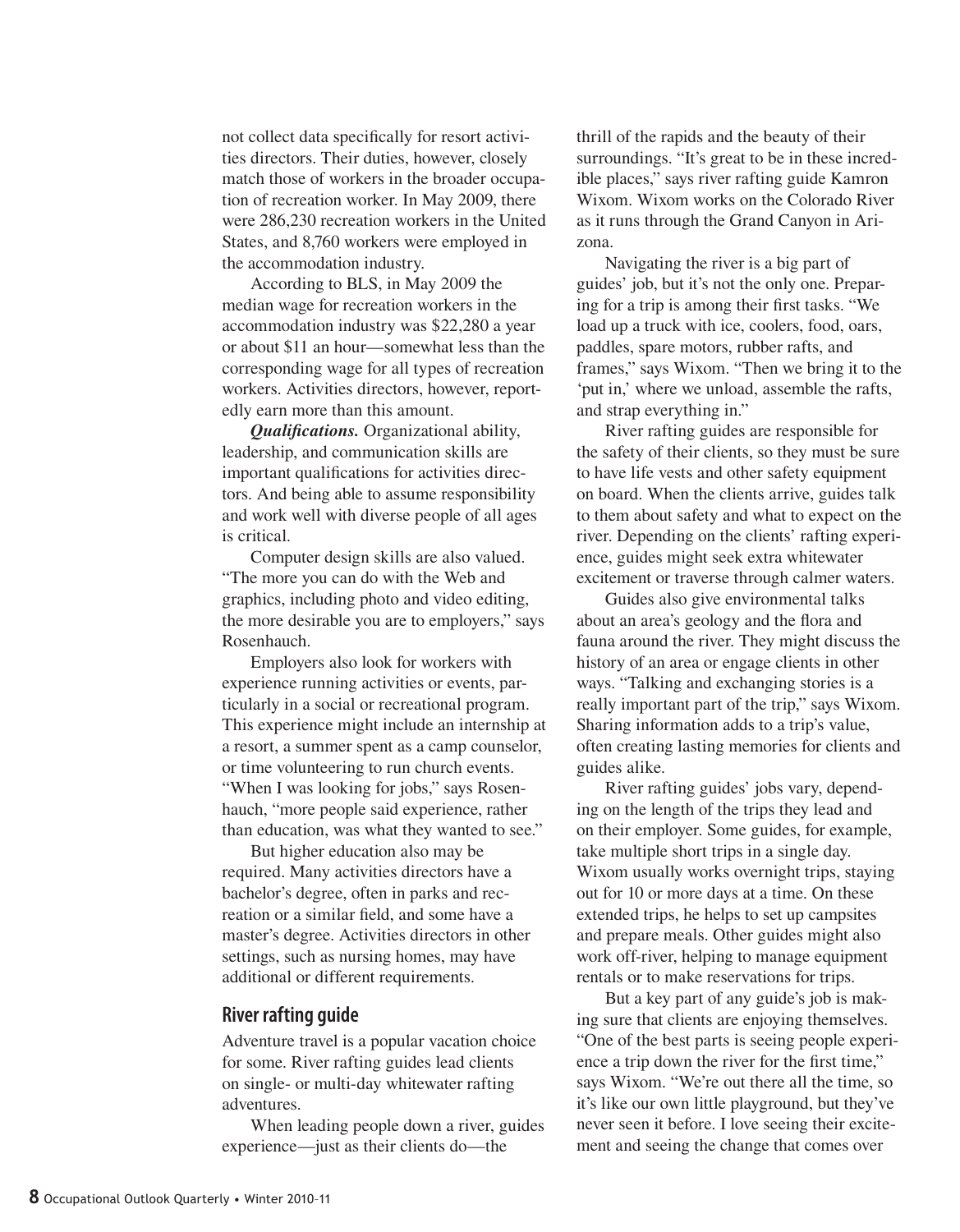them. It really can change their lives, and that's cool to see."

*Employment and wages.* Employment of river rafting guides is possible only near rivers that have a water level deep enough for rafting.

BLS includes river rafting guides in the larger category of travel guides. In May 2009, there were 4,270 travel guides of all kinds in the United States. They earned a median hourly wage of about \$15. Anecdotal information suggests that river rafting guides earn \$50 to \$100 or more per day. Some also receive tips, and pay can be higher for trip leaders.

Work as a river rafting guide is seasonal. "There are some guides who work all year long," says Wixom, "but you definitely have to move around, because the rivers dry up." Many river rafting guides supplement their income by working at ski resorts or some other adventure-related endeavor.

*Qualifications.* No formal education is required to become a river rafting guide. However, these workers need special training. Training is often provided by employers and covers first aid, cardiopulmonary resuscitation (CPR), food safety, wilderness response, swift water rescue, and river safety training.

Through on-the-job training, guides typically learn about the logistics of planning and leading a trip and about geology and related topics. Some guides start their training as "swampers," or extra crew members, learning the job tasks while they help more experienced guides. Certain States, such as Utah, require guides to be licensed before they can become trip leaders.

Experience with river rafting is also helpful, although not always required, to get a job. Rapids are generally classified by difficulty level, and only the most experienced guides lead trips down higher level rapids.

In addition to being friendly and dependable, river rafting guides should be athletic. "It's very physical work," says Wixom. "You have to be limber and able." Guides who are outgoing, have an engaging personality, and can entertain guests also stand out. "We have one guide who does hula-hooping," says Wixom. "Employers are looking for someone personable and with an interesting story to tell."



*"It's great to be outdoors and in these incredible places." —Kamron Wixom, river rafting guide*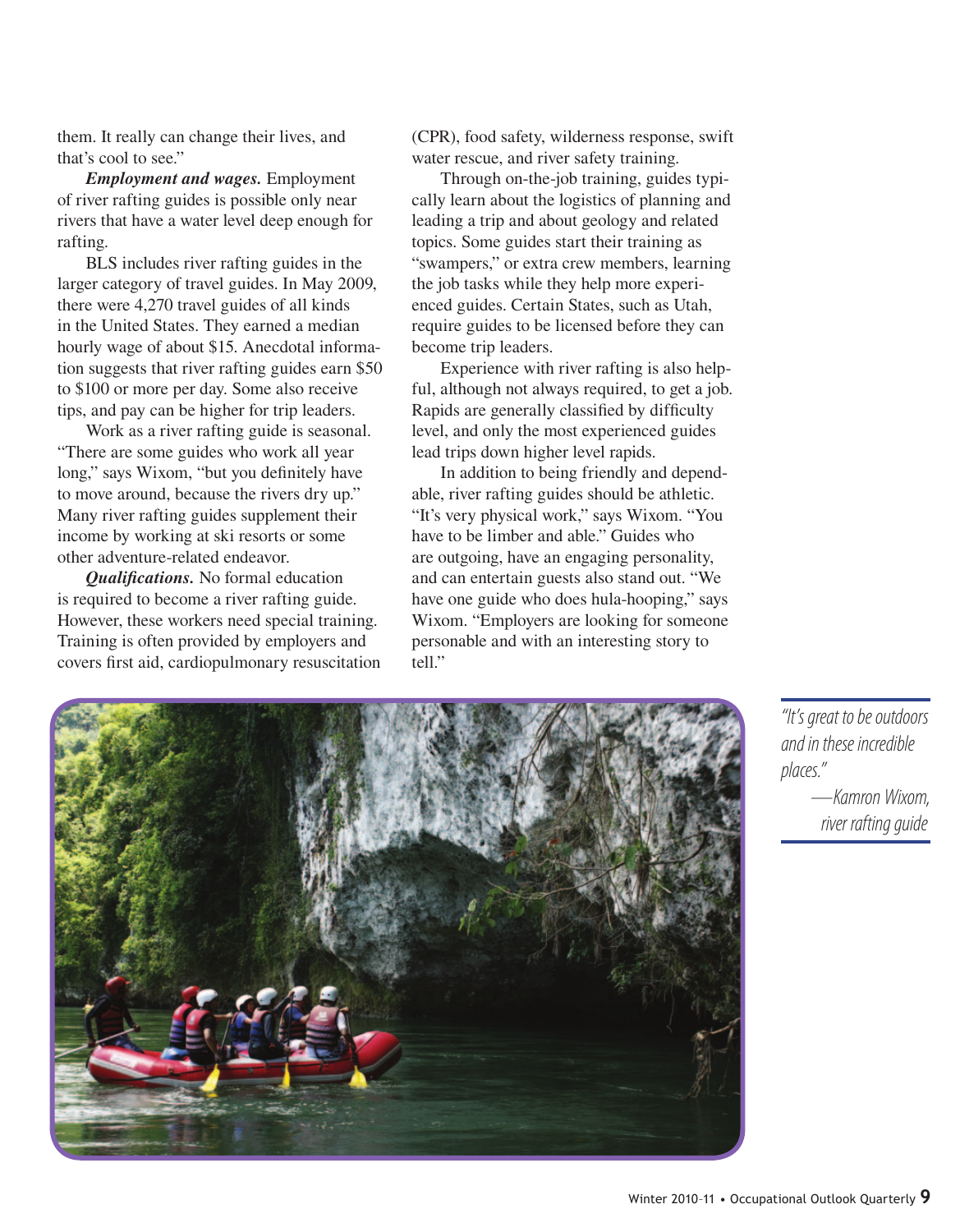## **Is a vacation career for you?**

People doing vacation work say that it's often fun and dynamic: The jobs are associated with enjoyable activities, and workers interact with an ever-changing clientele as vacationers come and go. "Every day is different, every day holds something new," says destination marketing manager Lilly Kelly. Teresa Ide agrees. "I'm not one who likes to do the same thing over and over again," she says. "The best part is that everything is always changing."

Many vacation workers enjoy meeting new and interesting people, whether they're

*Travel and tourism workers experience vacation destinations firsthand.*



colleagues, vacationers, or local residents. "The camaraderie between the guides is fun," says Wixom. Hahn adds, "I got to meet people that I never would have had a chance to meet and to learn about cultures that I never would have known about."

Undoubtedly, some of the appeal of vacation work is the chance to see the world and experience vacation destinations firsthand. "The travel is amazing," says musician Hahn of his jobs aboard cruise ships. "After my first gig, I'd seen 32 countries—the best parts of those countries."

And many times, these workers benefit when they take their own vacations, often receiving discounts for travel, accommodations, or other services. They might also have a better idea about where to go or what to do on vacation, given their experience in the tourism industry.

But, says Hahn, it's not all fun in the sun. For example, the work felt isolating to him at times. "People come and go so much," he says. "It's a very transient lifestyle."

In contrast to vacationers, who are relaxing and having fun, vacation workers have many responsibilities. "There's a lot of potentially backbreaking work," Wixom says. "It's not 100 percent glamour." Some of the jobs require working long days or nonstandard hours to accommodate vacationers' needs.

Also, because people tend to vacation seasonally—such as during the summer vacation work itself is often seasonal. Workers might be very busy at some times and less busy, or not working at all, during others.

Vacations aren't always perfect, but vacation workers strive to make them seem that way. Workers who deal directly with vacationers need to be extroverted and upbeat. "People like to see enthusiasm, because they're on vacation," says Rosenhauch.

Remaining cheerful all the time is sometimes challenging, says Wixom, but that's where workers' traits can help: "Having a personality that's fun and entertaining, and that can remain that way even during difficult times, is important."